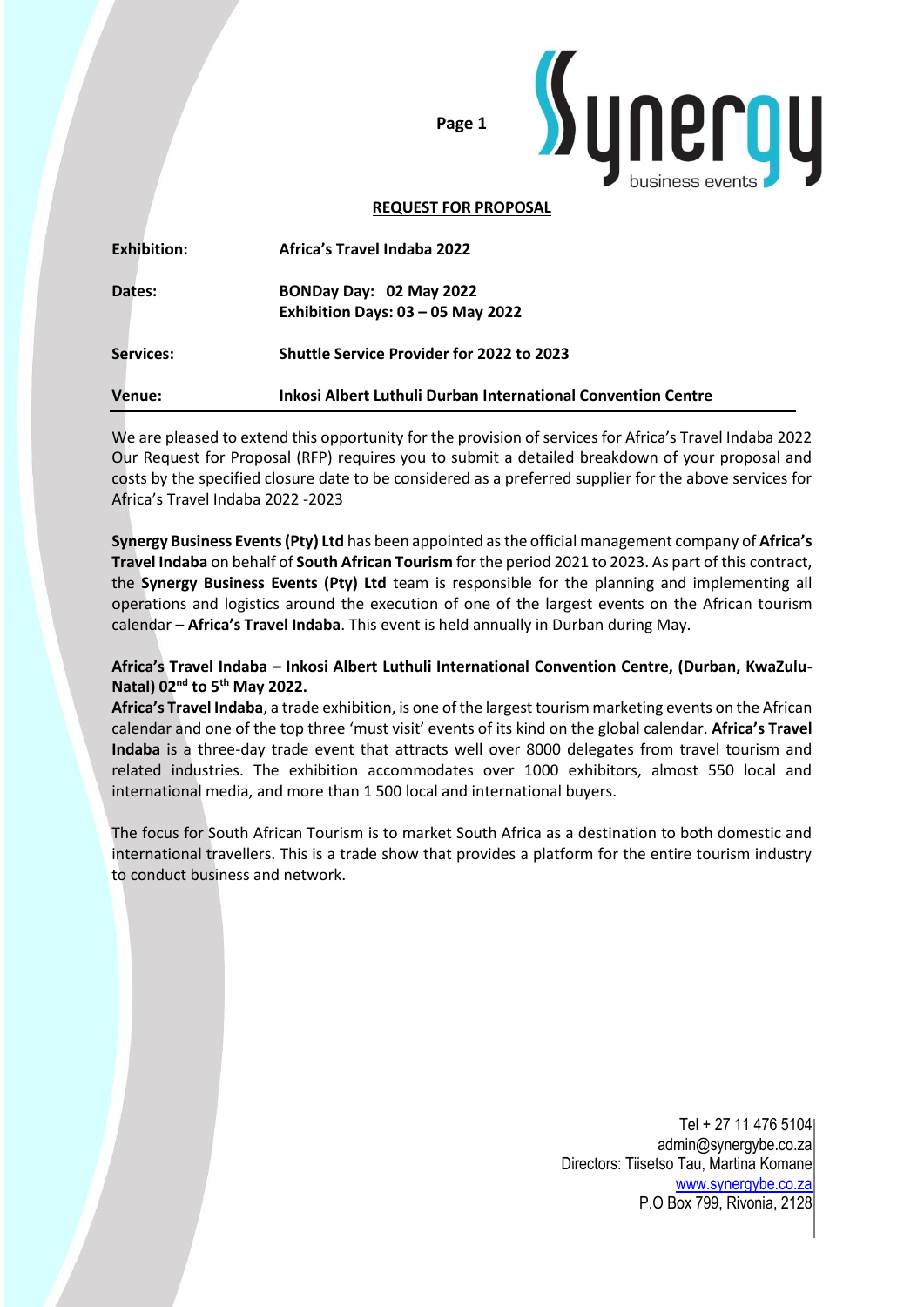

## **1. Project Scope**

**Synergy Business Events (Pty) Ltd** is seeking a supplier with transportation capabilities to support shuttle services for Africa's Travel Indaba's hosted buyers, hosted media, non-hosted buyers, nonhosted media, speakers, stakeholders, and staff between King Shaka International, specified hotels, and Inkosi Albert Luthuli Durban Exhibition Centre and offsite event venues.

## **Services required:**

- Airport pick up and drop off to be made available from 01<sup>st</sup> May 2022 to 06<sup>th</sup> May 2022
- Shuttle services plan to be submitted as per proposed (but not final) shuttle service route attached
- Smaller vehicles (10-seater, 18-seater, and 30-seater) to be made available for individuals / smaller group drop-offs (flight dependant)
- $\blacksquare$  Large buses to be made available for show duration on the route  $-60$ -seater
- Smaller vehicles to form part of the fleet in order not to delay route schedule (to prevent having to wait until buses are full before they leave)
- Please supply fleet list together with descriptions of the vehicles
- Shuttles to be made available for offsite events
	- o SAT Offsite Events and Activations
		- Beachfront activation
		- **Entertainment Activations Florida Road**
- A full project plan to accompany the proposal
- **Please supply driver credentials and compliance**
- Proof of license for each district as specified in Route Plan (pg.3)
- All buses to have a host/hostess so that FAQ can be answered
- Hosts & Hostesses to be competent in answering event-specific and destination-specific questions.
- Hosts to take responsibility for a smooth ride for all delegates
- Hosts/hostesses must be contactable for the full duration that vehicles are running
- A mandatory briefing will take place once the service provider has been appointed
- A mandatory briefing will also be held with drivers and/or hosts/hostesses
- Downtime and cost allowance to be made available to enable branding/wrapping of vehicles as official transportation for the event, for the duration
- Cost associated due to downtime of vehicles for branding to be included in final proposal cost
- **•** The estimated downtime for branding is 10 working days, the vehicles must be made available for branding during this period.
- **EXECT** Appointed service provider to execute the application of branding onto the vehicles to the required standard, or to allow the vehicle to be applied by an agent appointed by South African Tourism.
- All vehicle insurances are to be in place for any potential damages that may occur resulting in either travel, delegates, or branding application and removal.
- Submitted proposal to show a breakdown of how localization will be implemented through a partnership of local transport operators.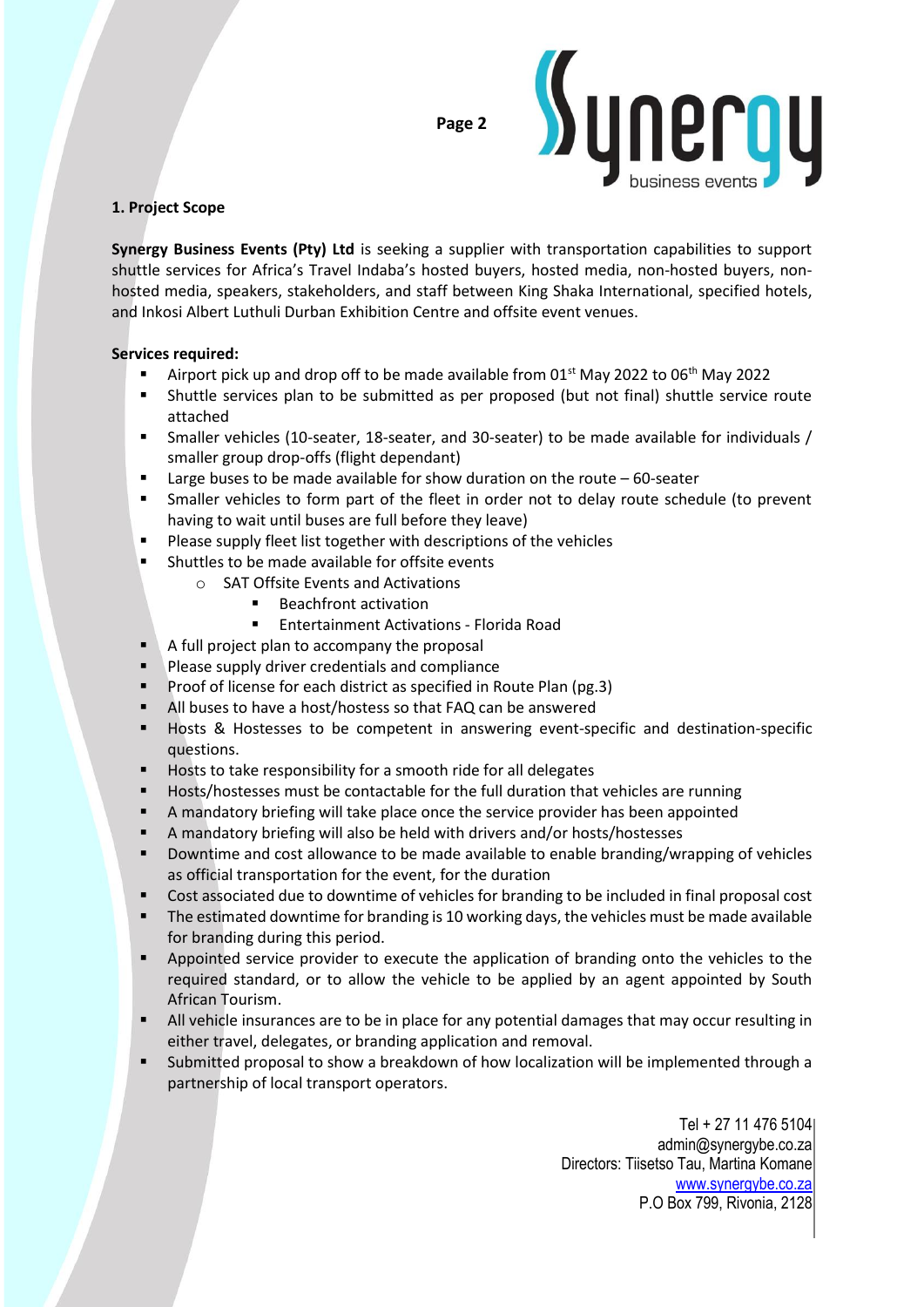



- COVID-19 protocol implementation with daily fogging of vehicles as well as the availability of sanitizers. All staff must always wear masks when transporting delegates.
- The service provider must consider social distancing requirements in vehicles and manage the flow of travellers and mitigate any delays.

## **2. Technical Requirements**

#### **General**

The supplier must have safe and reliable transportation capabilities with the ability to provide timely shuttle service between the locations noted in the Project Scope. The supplier must also adjust to changes in schedule and rider requirements, including frequency and volume changes, indicated in their proposals.

## **Specifications**

The supplier should include the price for all support in the proposal including count and type of vehicles for transport between the defined locations.

#### **Route Planning**

The supplier will work with the Synergy Business Events (Pty) Ltd to develop a shuttle routing structure and schedule, as well as a plan to respond to vehicle mechanical malfunctions, accidents, or scheduled driver absences. License to be provided for each district as per route plan.

The locations to be serviced are:

- 1. Kind Shaka International Airport
- 2. Inkosi Albert Luthuli Durban ICC
- 3. South Beach Zone Hotels
- 4. North Beach Zone Hotels
- 5. Marine Parade Zone Hotels
- 6. Blue Waters Zone Hotels
- 7. CBD Zone Hotels
- 8. Berea Zone Hotels
- 9. Riverside Zone Hotel
- 10. Umhlanga Beach Front Zone Hotels
- 11. Umhlanga Gateway Zone Hotels
- 12. Durban Country Club
- 13. The above list may be added to accommodate offsite activations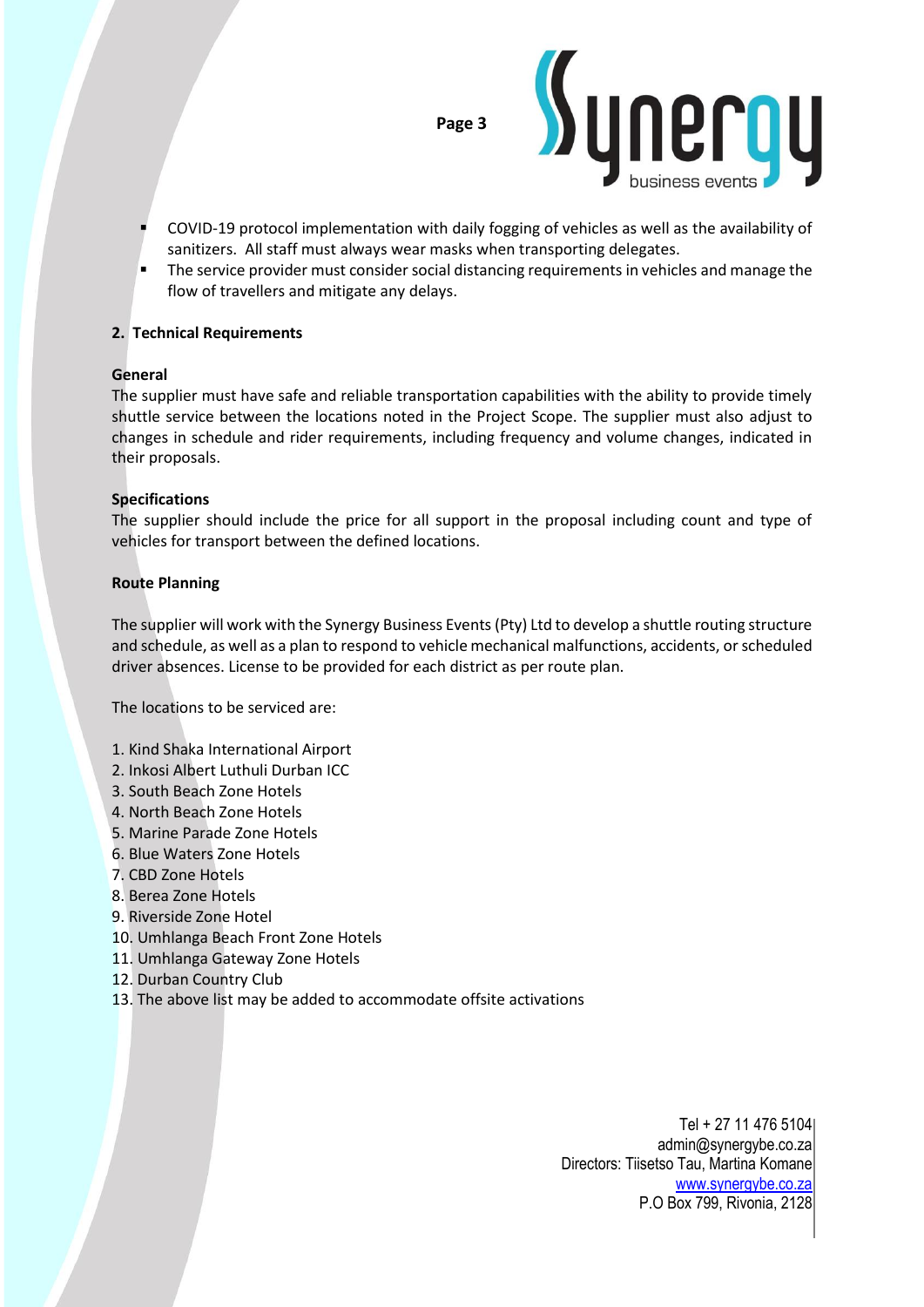

#### **Rider Validation**

The service will be at no cost to Africa's Travel Indaba hosted buyers, hosted media, non-hosted buyers, non-hosted media, speakers, stakeholders, and staff; therefore, the supplier shall validate each rider through Africa's Travel Indaba issued name badge identification. Individuals that are not Africa's Travel Indaba-hosted buyers, hosted media, non-hosted buyers, non-hosted media, speakers, stakeholders, and staff must not be permitted to board the vehicles.

#### **Reporting**

The supplier shall provide to **Synergy Business Events (Pty) Ltd** a weekly progress report in preparation for the event. A daily status report shall be provided relating to revealing the total number of riders, total mileage driven, fuel consumption, and service interruptions, issues, or exceptions. A detailed post-show report shall be supplied no later than **Tuesday 31 May 2022** with recommendations for 2023

#### **Length of Service**

The service will initiate a two-year contract.

#### **Insurance**

The awarded supplier must provide proof of all required passenger liability insurance coverage and will ensure such coverage remains current and in effect throughout the contract period. The supplier will notify **Synergy Business Events (Pty) Ltd** immediately of any changes of insurance coverage including but not limited to loss of or reduction of coverage.

#### **Roadworthiness**

All vehicles used must be roadworthy as required by the National Road Traffic. Please refer to page 6 on the documentation required for all vehicles.

#### **Emergencies**

All emergencies shall be reported first to the **Synergy Business Events (PTY) Ltd** head of Operations Department, followed by the client, and then to VOC. If a driver is aware of a disturbance that threatens the safety or well-being of passengers, he/she must immediately notify the SAPS, Safety Officer, and VOC with the following information:

- **Exact location**
- Number of people involved
- Descriptions of individuals (if possible)
- Descriptions and details of vehicles (if possible)
- Nature of problem

#### **Drivers**

Drivers assigned by the supplier to operate Africa's Travel Indaba Shuttle must meet all provincial and national licensing requirements. All drivers must be uniformed and wearing appropriate company identification: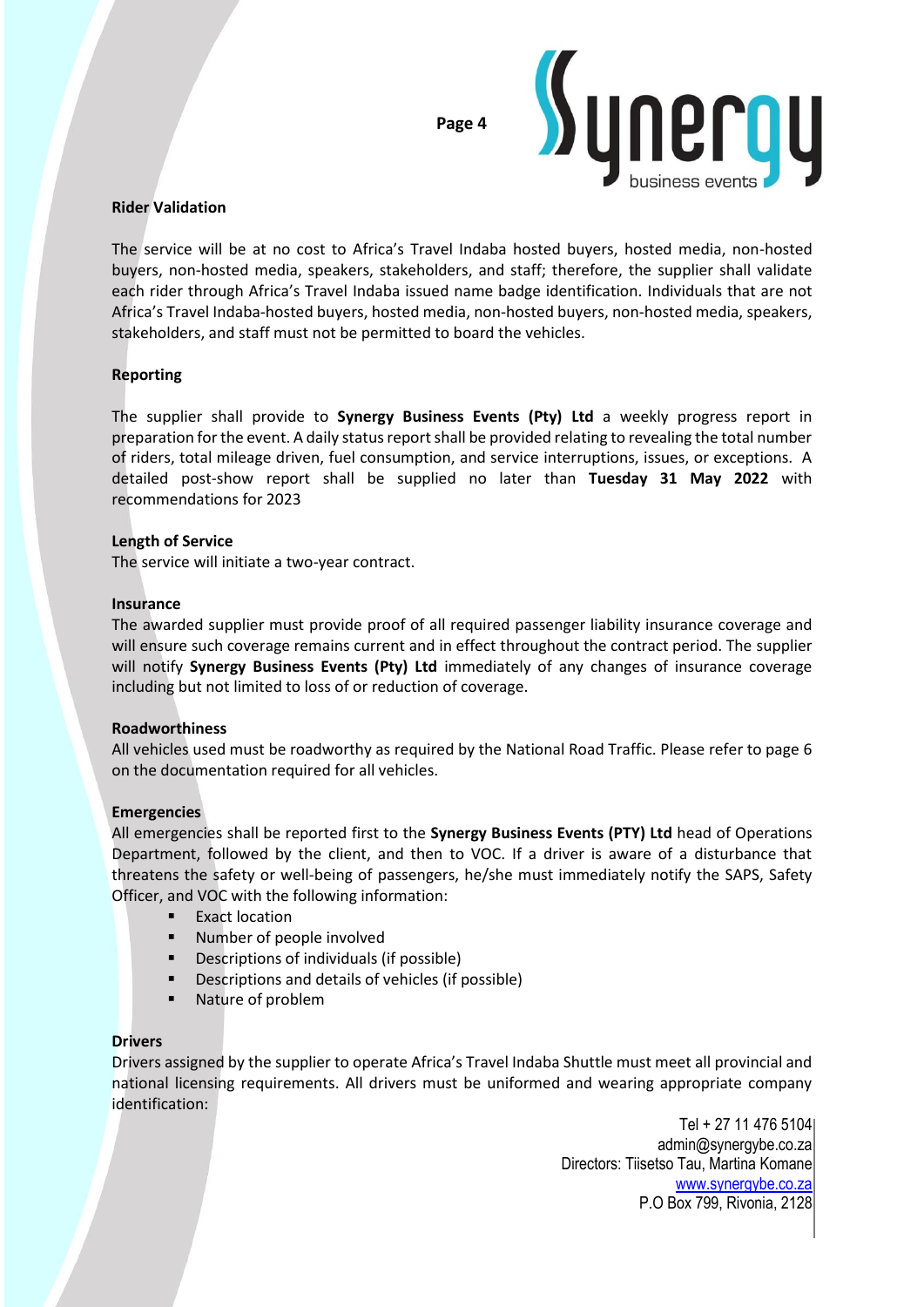



- All drivers are expected to be in full uniform any time they are on duty providing such service. Uniforms are to identify the driver and/or other persons as employees of the service provider.
- All drivers are required to wear a picture ID when providing service. A current list of drivers' names and pictures is to be provided to the Synergy Business Events (PTY) Ltd Operational Team before the exhibition and updated accordingly during the exhibition show days where necessary.
- All drivers must successfully pass a fingerprint and background check administered through the service provider before operating any vehicle under this contract.
- All drivers are encouraged to solicit constructive feedback from riders regarding transit routes.
- They are expected to remain professional and refrain from any personal conversations regarding any controversial subject matter.
- Drivers & hosts/hostesses will need to adhere to a strict code of conduct which shall be sent to the chosen supplier.

## **Sub-Contracting**

**It is mandatory for the supplier to partner with a local taxi association that operates in the mentioned route. Suppliers need to produce a written agreement of the transport service for the duration of Africa's Travel Indaba 2022-2023 period and the maximum number of vehicles being utilised by the taxi association for the period.**

A 30% minimum subcontracting threshold applies. Applicants to show a breakdown of sub-contracted suppliers with the percentage of each sub-contractor contribution.

Sub-contractors to be secured and confirmed at time of submission of the RFP document/proposal.

## **3. Project Plan**

Supplier to outline how they would provide the services proposed. Please address the following areas with timelines:

#### **a. Logistics Plan**

The logistics plan should describe how the proposed service provider will fulfill ridership needs, provide sufficient vehicle and staffing requirements, make modifications to standard schedule as required, provide on-call services when requested, and provide continuous improvement to the quality of services provided and management of Africa's Travel Indaba account.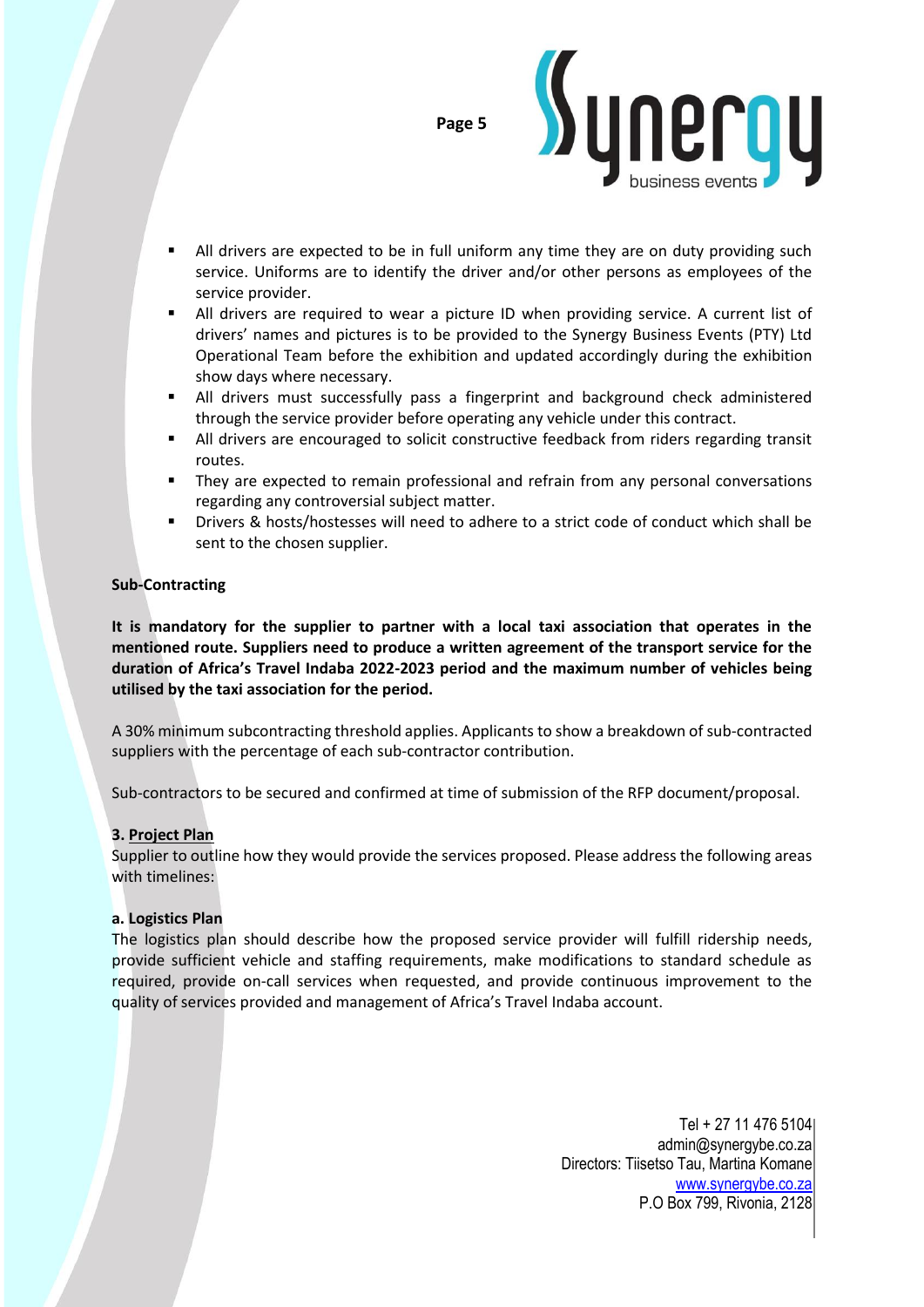

## **b. Vehicles**

- Describe all vehicles intended to be utilized under a resulting contract
- **•** Provide quantity, make, model, year, size, number of passenger seats, and any special features such as wheelchair friendly access
- Attach literature (pictures, specification) for all vehicles proposed
- **•** Describe the personnel and procedures to be used to ensure that the vehicles are safe and well-maintained and in compliance with all federal, state, and local laws and ordinances
- **■** Include information on what emergency procedures are in place for vehicle breakdowns
- **•** Describe the procedures to be used for the cleaning of the exterior and interior of the vehicles, including the personnel to be used for each activity and the frequency of cleaning
- **E** Describe how you intend to identify vehicles as Africa's Travel Indaba Shuttle for each route

#### **c. Staffing**

Please discuss the qualification requirements for your transit drivers. Include information on your new applicant / new hire screening process, indicate the average length of service, and a description of mandatory training programs for drivers.

#### **d. Communication**

Describe your proposed plan for communication with **Synergy Business Events (PTY) Ltd** to ensure that daily operation meets passenger needs. State the telephone answering hours and arrangements for after-hours communication.

#### **e. Service Response Time**

State what provisions you have for Africa's Travel Indaba Team to contact your office 24 hours a day during the exhibition. Specify the name and title of the individual (s) contacted for routine servicing and/or emergencies

## **4. Other**

- Company Organogram and indicate main contact
- The selected provider must have a minimum of 5 years of experience running a shuttle or transfer transportation passenger service
- Prior tourism exhibition operation experience is preferred
- The selected provider must be able to provide a 30-minute breakdown/problem response time
- Please provide a statement describing your company's ability to provide the services required by this RFP, including all plans to subcontract services under the contract
- Describe unique examples of product, service, or added value
- Describe your customer service and quality control programs
- What location will your vehicles be dispatched from?
- What location will your vehicles be serviced from?
- What characteristics set your company apart?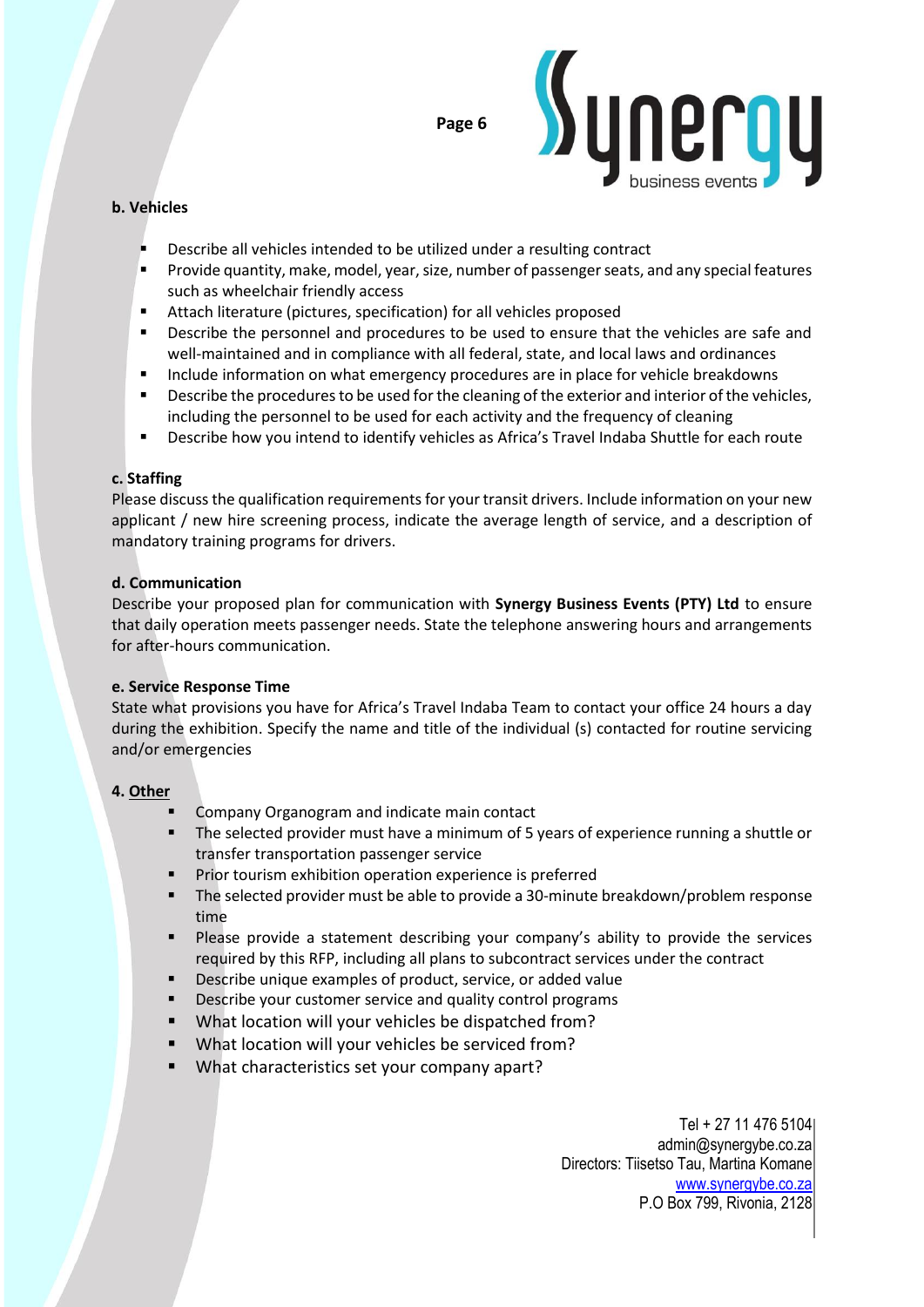

- How does your company manage overflow work, e.g., outsource, use the backup facility?
- Please describe how your company will solicit customer feedback on your performance?

#### **5. Company Documentation**

- CK Documents
- Tax Clearance Certificate (or CSD PIN)
- BBBEE Certificate
- Valid Public Insurance Certificate
- Valid Letter of Good Standing
- Health & Safety Policy Statement (Failure to supply the above documentation will result in disqualification)
- Risk Assessment Management
- Industry Affiliation Certificate (Travel & Tourism)
- Endorsements or reference letters by local Industry Stakeholders

## **6. Vehicle Documentation**

- **NPTR Compliance**
- Vehicle(s) CoF (Certificate of Fitness)
- Records of Service (Maintenance)
- Valid Passenger Liability Insurance NB: (MINIMUM R1,000,000 per seat/per passenger)
- First Aid Kit
- Fire Extinguisher
- Approval to Inspect Vehicles before commencement (Standard vehicle checklist to be applied)

## **7. Drivers and Hosts/Hostess**

- **E** Driver's License and PDP (insurance requires a minimum of 5 years experience)
- Fatigue Management Register (During the exhibition)

## **Marketing platforms to be made available to the appointed service providers:**

- Designated area to be used as an Information Counter at the entrance of Inkosi Albert Luthuli Durban ICC entrance
- Limited and specific Branding of the vehicles before the exhibition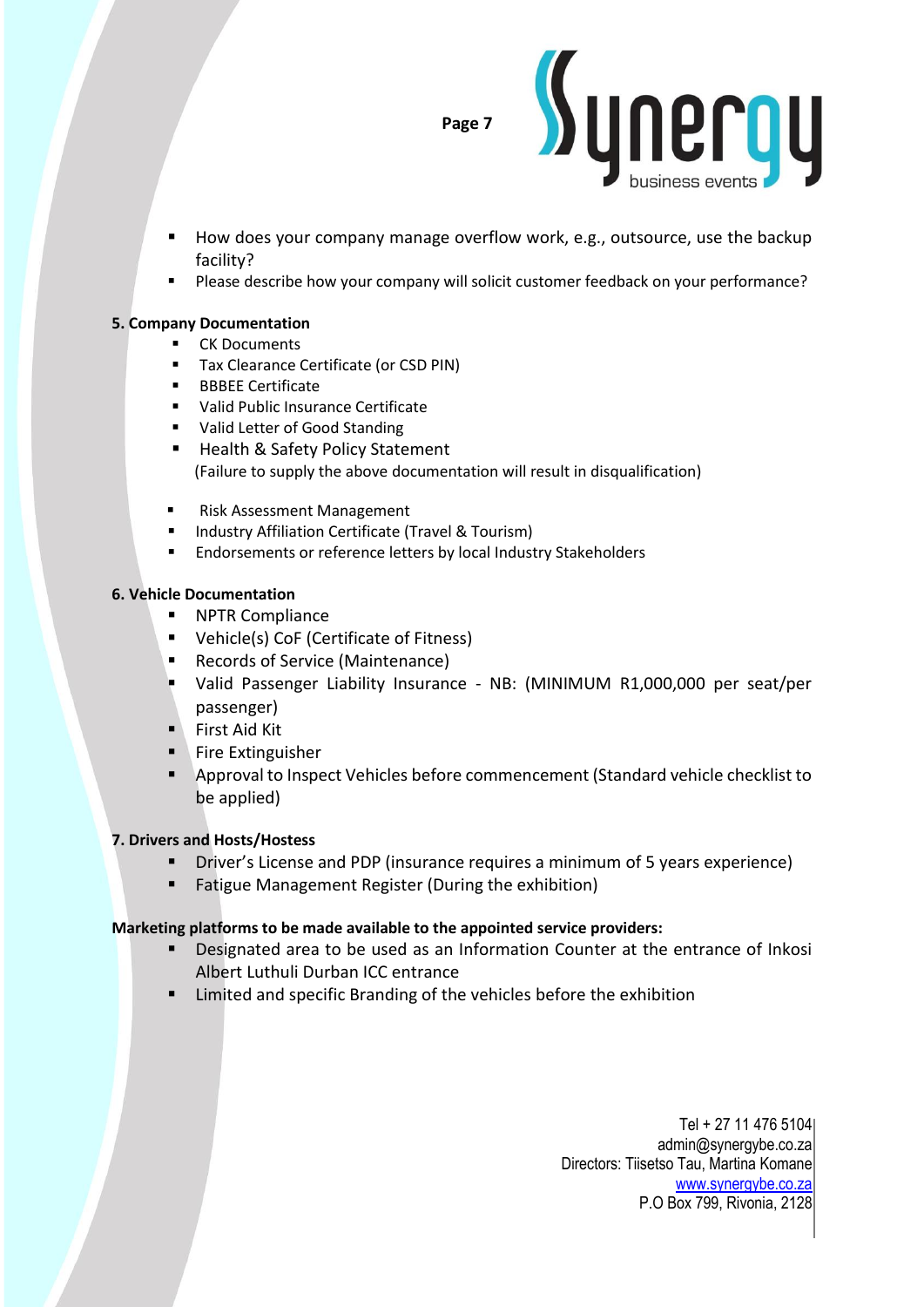

## **Evaluation Process**

Synergy Business Events has set minimum standards that a bidder needs to meet to be evaluated and selected as a successful bidder. The minimum standards consist of the following:

| <b>Bid evaluation criteria</b>                                                                                                                                                                                                                                         |      |  |
|------------------------------------------------------------------------------------------------------------------------------------------------------------------------------------------------------------------------------------------------------------------------|------|--|
| The Bids will be evaluated on a scale of $1 - 5$ in accordance with the criteria below. The<br>rating will be as follows: $0 =$ Unacceptable, $1 =$ Serious Reservations, $2 =$ Minor<br>Reservations, 3 = Acceptable, 4 = Good, 5 = Excellent                         |      |  |
| 1. Functionality (60 Points)                                                                                                                                                                                                                                           | 60%  |  |
| Ability to demonstrate a thorough understanding of the required services which include<br>but is not limited to:                                                                                                                                                       |      |  |
| 1.1 The Bidder needs to show experience in executing and transporting many guests for<br>other exhibitions of this magnitude<br>100 pax and more (0), 300 pax and more (1), 500 pax and more (2), 800 pax and more<br>(3), 1000 pax and more (4) 2000 pax and more (5) | (30) |  |
| 1.2 A detailed project plan with specific deliverables and realistic timelines                                                                                                                                                                                         |      |  |
| 1.3 Describe how queries, requests, changes, and cancellations will be handled                                                                                                                                                                                         |      |  |
| 1.4 The expertise of the team that will be serving Africa's Travel Indaba 2022 Team. Please<br>provide the staff management hierarchy working on the project                                                                                                           |      |  |
| 1.5 After Hours Emergency                                                                                                                                                                                                                                              |      |  |
| The bidder must have the capacity to provide reliable and consistent after hours and<br>emergency support to the traveller (s)                                                                                                                                         |      |  |
| Please provide details/ Standard Operating Procedure of your after-hour support e.g.,                                                                                                                                                                                  |      |  |
| How it is accessed by Travellers                                                                                                                                                                                                                                       |      |  |
| Is it available 24/7/365                                                                                                                                                                                                                                               |      |  |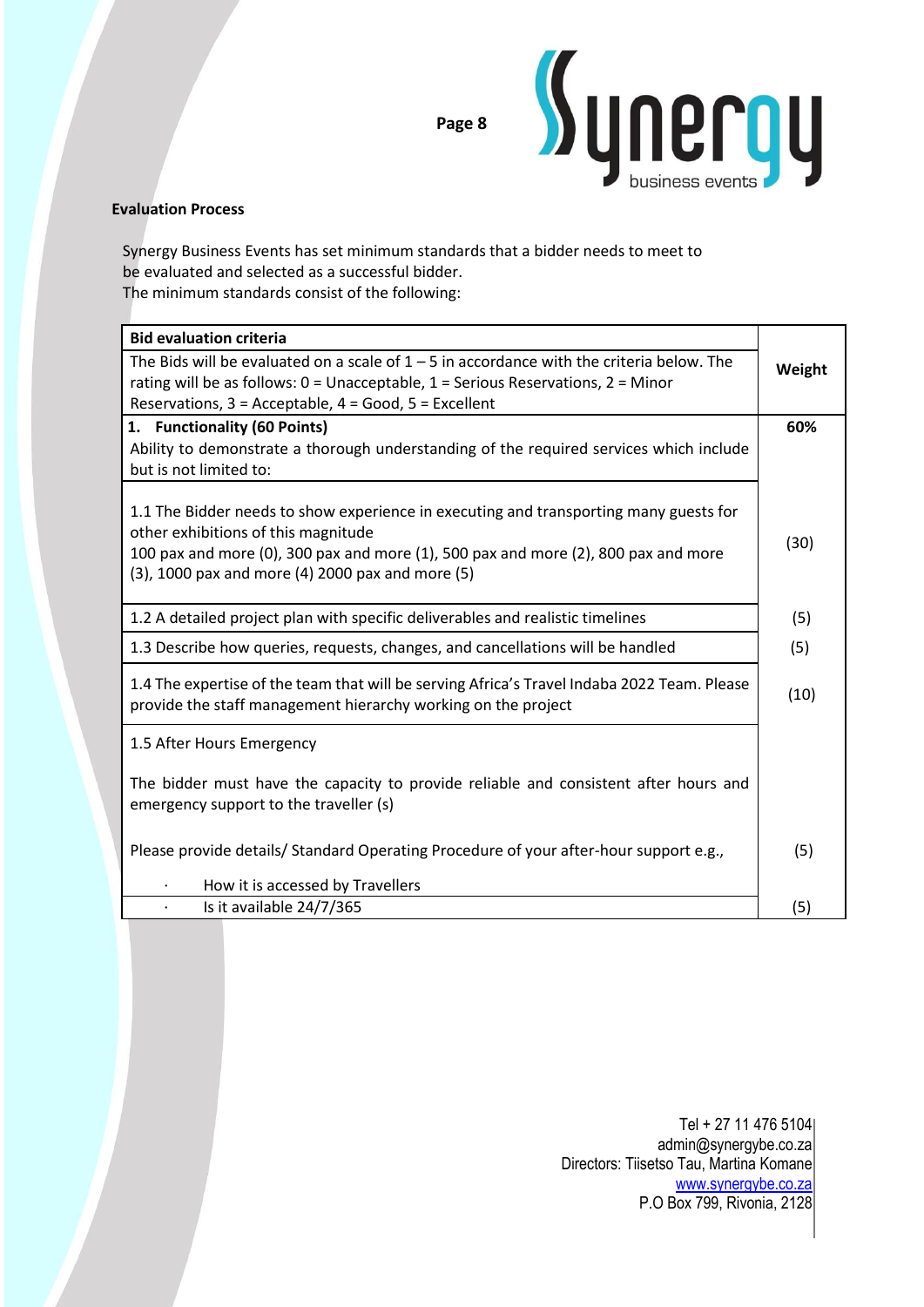

| 2. Travel Membership/s: (5 Points)                                                                                                                                                                                                                                                                                                                                                                                                                                                  |            |      |
|-------------------------------------------------------------------------------------------------------------------------------------------------------------------------------------------------------------------------------------------------------------------------------------------------------------------------------------------------------------------------------------------------------------------------------------------------------------------------------------|------------|------|
| Provide valid membership proof of the Association of South Africa. Proof of such<br>membership and Valid Membership =                                                                                                                                                                                                                                                                                                                                                               |            |      |
| 10 years = $5$ Points                                                                                                                                                                                                                                                                                                                                                                                                                                                               |            |      |
| $> 5 - 10$ years = 4 Points                                                                                                                                                                                                                                                                                                                                                                                                                                                         |            |      |
| $>2 - 5$ years = 3 Points                                                                                                                                                                                                                                                                                                                                                                                                                                                           |            |      |
| $>1-2$ years = 2 Points                                                                                                                                                                                                                                                                                                                                                                                                                                                             |            |      |
| $<$ 1 year = 1 Point                                                                                                                                                                                                                                                                                                                                                                                                                                                                |            |      |
| 3. Provide four detailed Reference Letters (10 Points)<br>Reference Letters from the relevant client on the client's letterhead detailing the actual<br>work that was completed relating to travel management services (no points will be allocated<br>if the relevant reference letter is not provided). Maximum 2.5 points per reference letter<br>For each letter received with none related reference - 1 Point<br>For each letter received with related reference - 2.5 Points |            |      |
| 4. Experience of Previous Workload (5 Points)                                                                                                                                                                                                                                                                                                                                                                                                                                       |            |      |
| The experience and expertise in the field of Passenger Transport Transfer and Shuttle<br><b>Management Services</b><br>10 years = $5$ Points<br>$> 5 - 10$ years = 4 Points<br>$>2 - 5$ years = 3 Points<br>$>1-2$ years = 2 Points                                                                                                                                                                                                                                                 |            |      |
| $<$ 1 year = 1 Point                                                                                                                                                                                                                                                                                                                                                                                                                                                                |            |      |
| <b>TOTAL POINTS</b>                                                                                                                                                                                                                                                                                                                                                                                                                                                                 | 100 Points | 100% |
| A Threshold of 70% is applicable                                                                                                                                                                                                                                                                                                                                                                                                                                                    |            |      |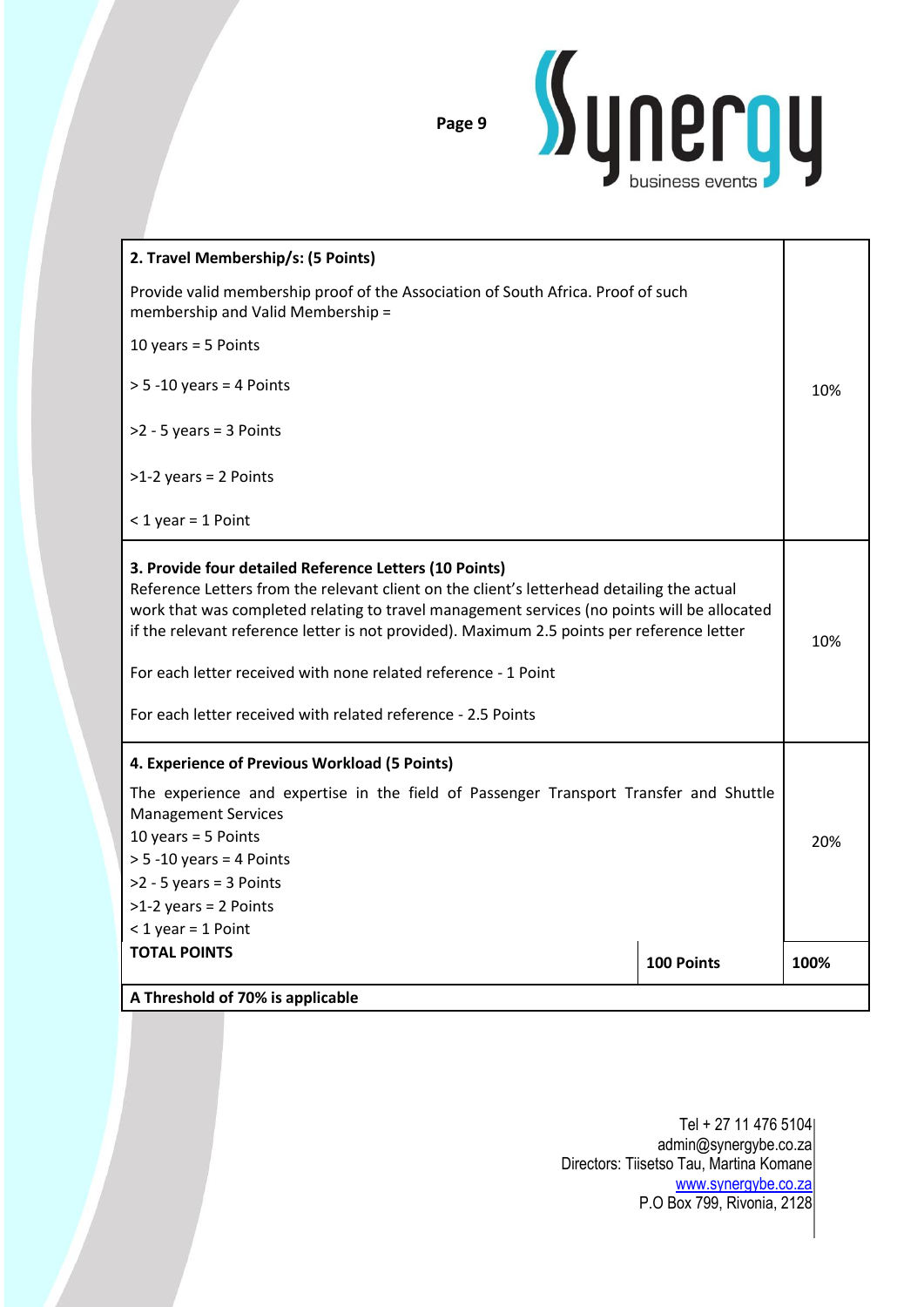

## **B-BBEE Points Allocation**

A maximum of 20 points may be allocated to a bidder for attaining their B-BBEE status level of contributor by the table below:

| <b>B-BBEE Status Level of Contributor</b> | <b>Number of Points</b> |
|-------------------------------------------|-------------------------|
|                                           | 20                      |
| า                                         | 18                      |
| 3                                         | 14                      |
| 4                                         | 12                      |
| 5                                         | 8                       |
| 6                                         | 6                       |
|                                           |                         |
| 8                                         | $\mathcal{P}$           |
| Non-compliant contributor                 |                         |

B-BBEE points may be allocated to bidders on the submission of the following documentation or evidence:

■ B-BBEE Certificate

#### **Pricing:**

**Synergy Business Events (Pty) Ltd** will utilise the following formula in its evaluation of Price: PS = 70%

Where:

Ps = Score for the Bid under consideration

Pt = Price of Bid under consideration

Pmin = Price of lowest acceptable Bid

## **Cost Structure of Proposal:**

All prices are to be inclusive of VAT and all payment terms are to be specified. No additional costs will be considered over and above the RFP submissions. Should you wish to sponsor these or any other services, please advise what your requirements would be for us to make an informed decision.

Additional points will be awarded for any innovative suggestions, as well as submission of your company's sustainability / environmental policy and how you aim to implement this at Africa's Travel Indaba 2022. Consideration should be given to using energy-efficient vehicles and low carbon footprint measures should be put in place in conjunction with the organizers. Payment, after successful award, will be made against an official purchase order and VAT invoice.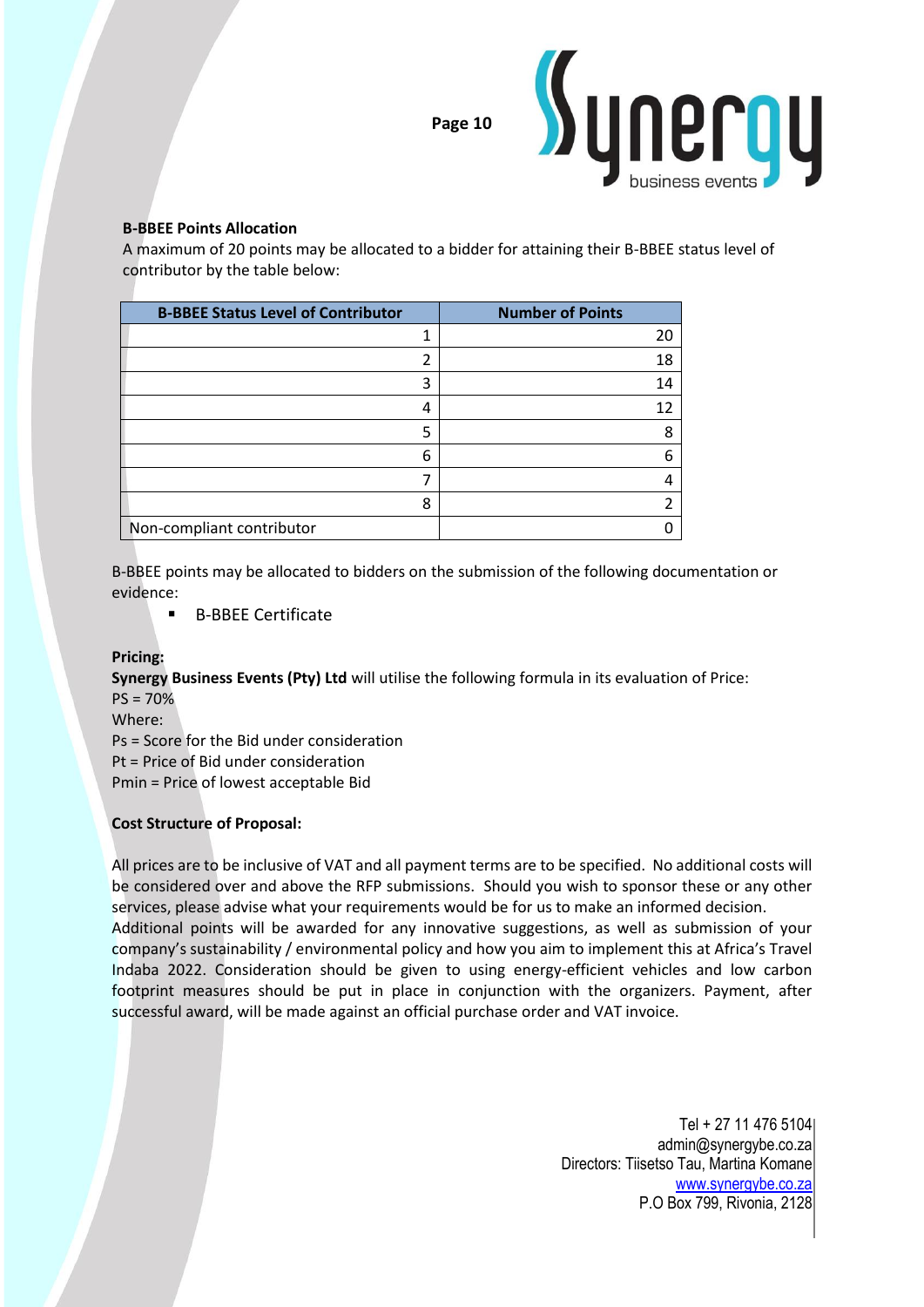

#### **Event Greening:**

In line with international best practices, Africa's Travel Indaba 2022 aims to be a low carbon event where event greening is considered in all the different workstreams and appointments of suppliers. You are required to indicate in your proposal how you intend to implement this. Please include all relevant costs into your proposal, bearing in mind that it needs to still be competitive and make financial sense. The emphasis should be on innovation around the current business practice to ensure a positive impact around social and environmental issues, while it is still financially viable.

For additional information about event greening please visit the resource section of the Event Greening Forum on [www.evergreening.co.za.](http://www.eventgreening.co.za/)

#### **RFP Submissions:**

## **Submission date – 16H00 Monday, 28March 2022**

Do note that the awarded bidder will be contacted for the 2022 -2023 period therefore a detailed cost breakdown is required:

- Formal Proposal (Responding to all items as per scope provided)
- Project plan
- Company Organogram
- A valid tax clearance certificate
- Certified copies of your company registration
- Certified copy of a valid B-BBEE verification/rating certificate
- Fleet breakdown
- Branding Downtime Breakdown Time & Costs
- Vehicle Compliance Certification
- **PDP certificates**
- Association Certificates
- License for each district as per route plan
- **Reference Letters**
- Confirmation letter from supplier allowing requisite branding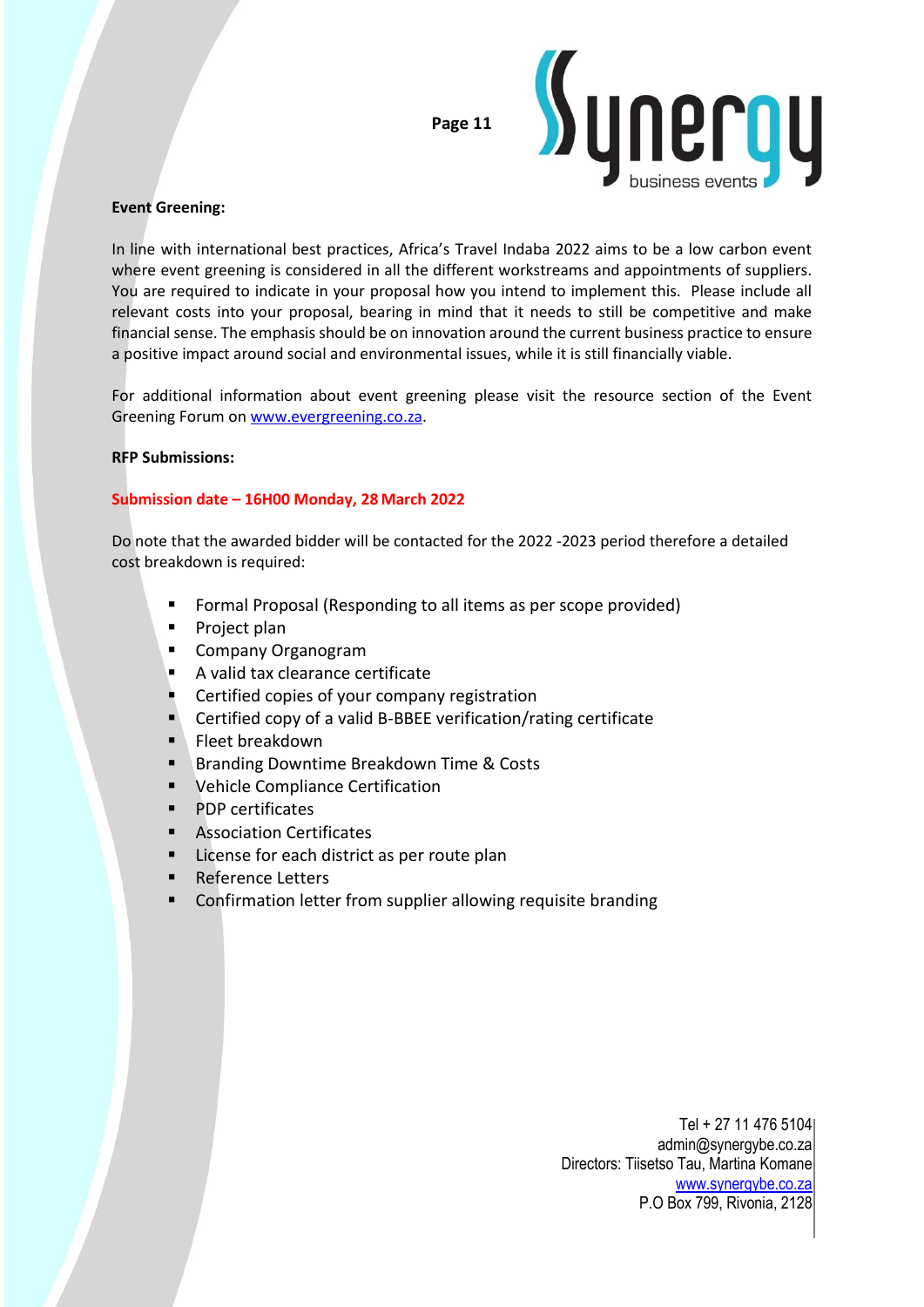

#### **Submission:**

**South African Tourism** and **Synergy Business Events (Pty) Ltd** reserves the right to hold interviews or request their presence at a presentation session with applicants who have been shortlisted.

Please email your proposal to **Molebogeng Masote** [indaba@indaba-southafrica.co.za](mailto:indaba@indaba-southafrica.co.za)

#### **Queries:**

Should you have any questions relating to this RFP, please contact **Molebogeng Masote** at [indaba@indaba-southafrica.co.za](mailto:indaba@indaba-southafrica.co.za) or +27 11 476 5104.

On successful appointment, a service level agreement (SLA) agreement will be provided for all parties. Your primary point of contact will be Synergy Business Events.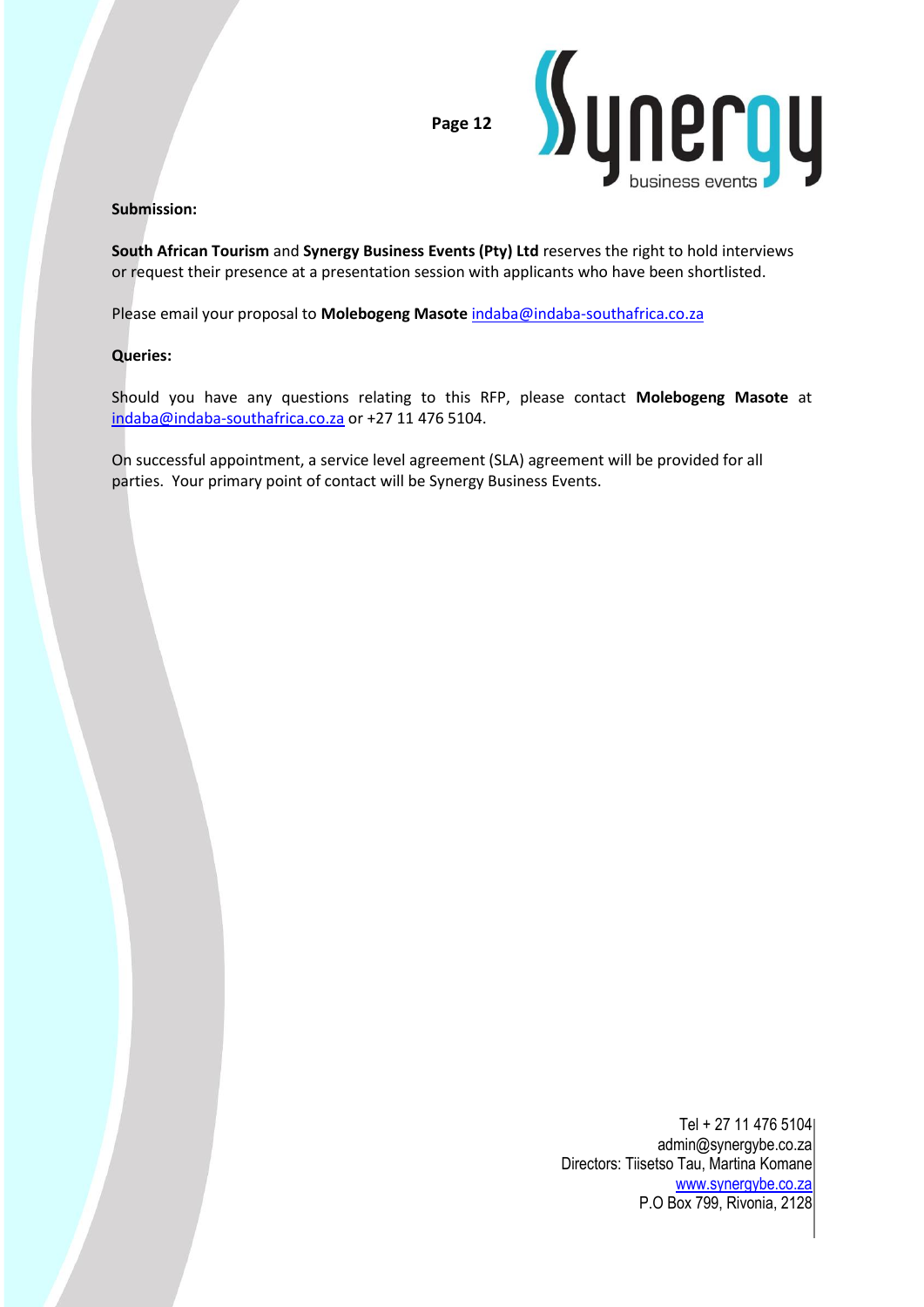



# AIRPORT SHUTTLE SCHEDULE

On this day, 4 May, shuttles will be available from ICC going to the Airport. No shuttles will be picking up from the airport. The shuttles leaving from ICC to the Airport will depart at the top of every hour from 12h00 - 15h00, however, shuttles from hotels will operate until 18h00.

## 30 APRIL

Shuttles every hour from 07H00 – 22H00

- South Beach & Marine Parade
- North Beach & Blue Waters
- CBD Berea Riverside
- Umhlanga Beach Front
- Umhlanga Gateway

## 2 MAY-3 MAY

Shuttles every hour from 07H00 – 19H00

- South Beach & Marine Parade
- North Beach & Blue Waters
- CBD Berea Riverside
- Umhlanga Beach Front
- Umhlanga Gateway

## 1 MAY

Shuttles every hour from 12H00 – 18H00

- South Beach & Marine Parade
- 
- 
- 
- 

# 4 MAY-5 MAY

Shuttles every hour from 07H00 – 18H00

- South Beach & Marine Parade • North Beach & Blue Waters
- 
- CBD Berea Riverside
- Umhlanga Beach Front
- Umhlanga Gateway

# ICC - HOTEL ROUTE (FROM HOTEL TO ICC)

## 1 MAY-2 MAY

• South Beach & Marine Parade • North Beach & Blue Waters • CBD • Berea • Riverside

Morning Shuttles every half hour from 08H00 – 09H30

#### Umhlanga Beach Front Umhlanga Gateway

Morning Shuttles every half hour from 07H00 – 10H00

Morning Shuttles every half hour from 06H30 – 10H30

#### Evening Shuttles every half hour from

17H00 – 20H30

# 2 MAY

Florida Road Hotels to Florida Road – 19h00 The Globe to Florida Road – 20h00 Florida Road to Hotels – 23h30

#### DROP OFF POINTS

- 1. Olive Tree Church Shuttles will enter Florida Rd from
- Sandile Thusi and so this would be the first stop. 2. KFC (This is the old KFC site at 149) Florida Rd, located between the Benjamin Hotel and Vacca Matta.)



# **VENUE AND AIRPORT SHUTTLE ZONES**

SOUTH BEACH ZONE Tsogo Sun: South Beach Tropicana Hotel AHA Waterfront

MARINE PARADE ZONE Tsogo Sun: Marine Parade The Edward Hotel

NORTH BEACH ZONE Tsogo Sun: Elangeni Towers Tsogo Sun: Maharani Towers

BLUE WATER ZONE Blue Waters Hotel Suncoast Towers Hotel

City Lodge

CBD ZONE Albany Hotel Royal Hotel Hilton Hotel

## Quarters Hotel RIVERSIDE ZONE

Riverside Hotel

BEREA ZONE

Coastlands on the Ridge

#### UMHLANGA ZONE (BEACH FRONT) Cabana Hotel

Umhlanga Sands Beverly Hills Hotel Protea Umhlanga

#### UMHLANGA ZONE (GATEWAY)

Gateway Hotel City Lodge Protea Gateway Garden Court Holiday Inn Coastlands Royal Palm

WESTVILLE – 09h00 till



#### 3. Gordon Rd Park Central point on the road. The park will host a statue of Nelson Mandela.

4. Sugarlicous In front of the Florida Exchange.

## 5. FNB

In front of the bank. Security included.

6. Florida Fields Awesome new development. Lots on offer.

7. Vida E



- North Beach & Blue Waters
- CBD Berea Riverside
- Umhlanga Beach Front
- Umhlanga Gateway

Afternoon Shuttles every half hour from 16H00 – 16H30

30 APRIL

• South Beach & Marine Parade • North Beach & Blue Waters • CBD • Berea • Riverside • Umhlanga Beach Front • Umhlanga Gateway Morning Shuttles every half hour from 08H00 – 09H30

Exhibitors can enter the halls from 08H00

SHOW TIMES<br>2-4 May 2019

Evening Shuttles every half hour from  $19H30 - 20H30$ 

# 3 MAY-4 MAY

- South Beach & Marine Parade
- North Beach & Blue Waters
- CBD Berea Riverside
- Umhlanga Beach Front • Umhlanga Gateway
- 2 MAY

#### Welcoming Networking Cocktail @ The Globe

ICC to The Globe Venue - 17h00 The Globe to Hotels – 20h00 The Globe to Florida Road – 20h00

# 2-4 MAY

Florida Road Activation

Hotels to Florida Road – 19h00-22h00 Florida Road to Hotels – 22h00-23h30 ICC to Hotel to ICC: 07h00 – 09h30 & resume at 17h00 till 18h30